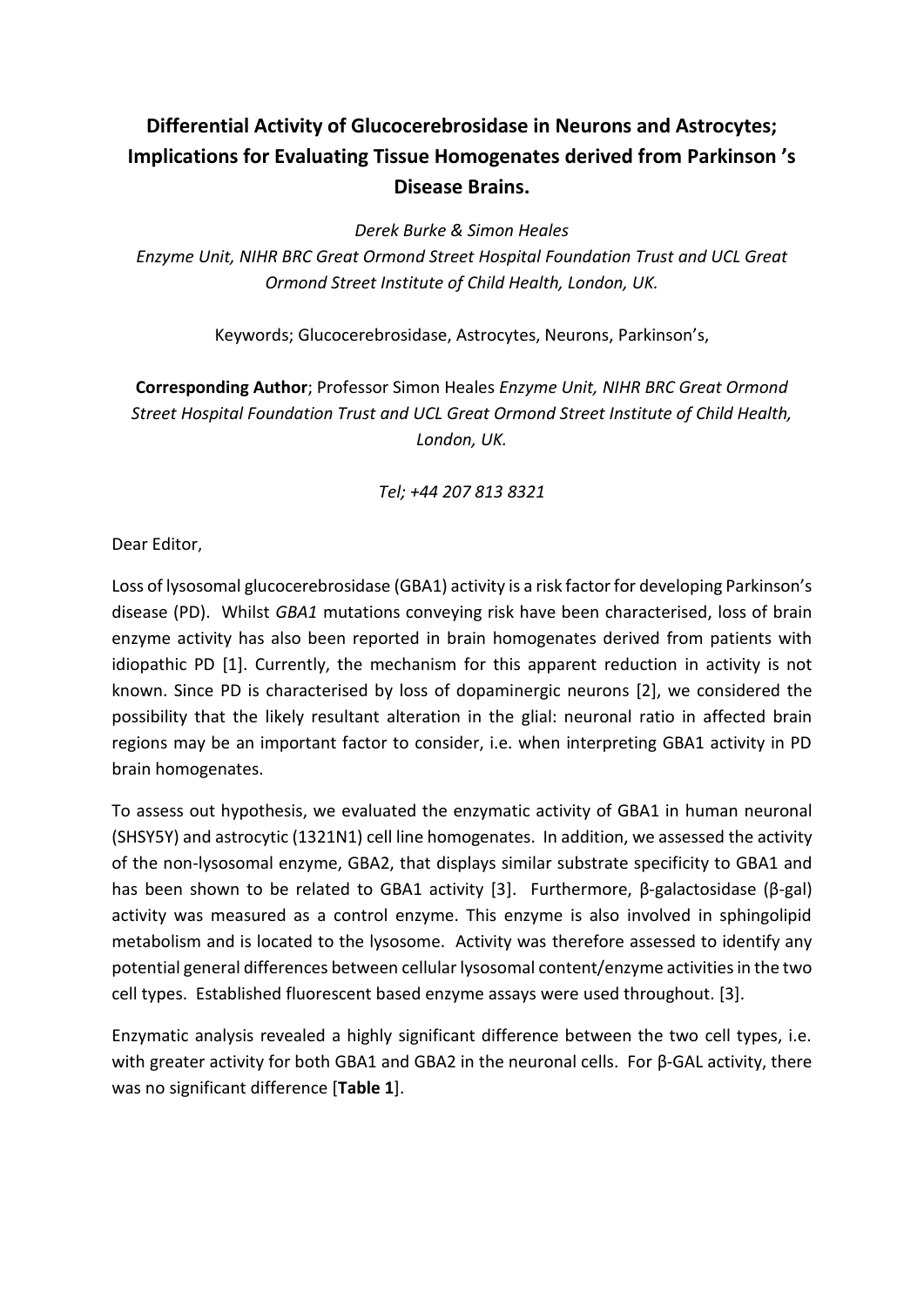| <b>Enzyme</b> | <b>Astrocytes</b> | <b>Neurons</b> | <b>Significance</b> |
|---------------|-------------------|----------------|---------------------|
| GBA1          | $145 \pm 8.1$     | $256 \pm 15.0$ | p < 0.005           |
| GBA2          | $2.5 \pm 0.2$     | $8.5 \pm 1.4$  | p < 0.005           |
| <b>B-GAL</b>  | $310 \pm 31$      | $380 \pm 25$   | NS                  |

*Table 1. Enzyme activity, expressed as nmol/h/mg protein, of* GBA1, GBA2 *and* β*-*GAL *in cultured astrocytes and neurons. Student t-test used to assess significance. Data expressed as mean ± SEM, n= 5 independent culture preparations for neuronal cells and 4 for the astrocytic cell line. NS= no significant difference.*

The greater GBA activities in the neuronal cells noted here may reflect greater sphingolipid catabolism and/or a greater requirement for ceramide, the product of GBA activity. Further work is now required to evaluate this suggestion and to consider other factors such as the environment of the lysosomal lumen. This higher neuronal enzyme activity does not appear to be a generalised lysosomal phenomenon as β-GAL activity was comparable between the neuronal and astrocytic cells.

Whilst human derived cells have been used in this study, a limitation is that this work has been carried out in cell culture. However in support of our findings, Herrara et al., [4] used an *in vivo* labelling technique to assess rat brain GBA levels and noted greater staining of neurons when compared to astrocytes.

In conclusion, our findings point to a differential GBA activity between astrocytes and neurons. Loss of neuronal cells and/or increased gliosis, from affected brain regions being studied in idiopathic PD, may therefore be a contributing factor to decreased homogenate GBA1 activity and should be considered.

## References

- 1. Gegg ME, Burke D, Heales SJR, Cooper JM, Hardy J,Wood NW, Schapira AHV, Glucocerebrosidase Deficiency in Substantia Nigra of Parkinson Disease Brains. *Ann. Neurol. 2012;72:455–463*.
- 2. Schapira AHV. Mitochondria in the aetiology and pathogenesis of Parkinson's disease. *Lancet Neurol* 2008;7:97–109.
- 3. Burke DG, Rahim, AA, Waddington SN, Karlsson S, Enquist I, Bhatia K, Mehta A, Vellodi A, Heales SJR, Increased glucocerebrosidase (GBA) 2 activity in GBA1 deficient mice brains and in Gaucher leucocytes. *J Inherit Metab Dis* . 2013; **36,** 869–872.
- 4. Herrera Moro Chao D, Kallemeijn WW, Marques ARA, OrreM, Ottenhoff R, vanRoomen C, Foppen E, Renner MC, Moeton M, van Eijk M, Boot RG, Kamphuis W, Hol EM, Aerts JMFG, Visualization of Active Glucocerebrosidase in Rodent Brain with High Spatial Resolution following In Situ Labeling with Fluorescent Activity Based